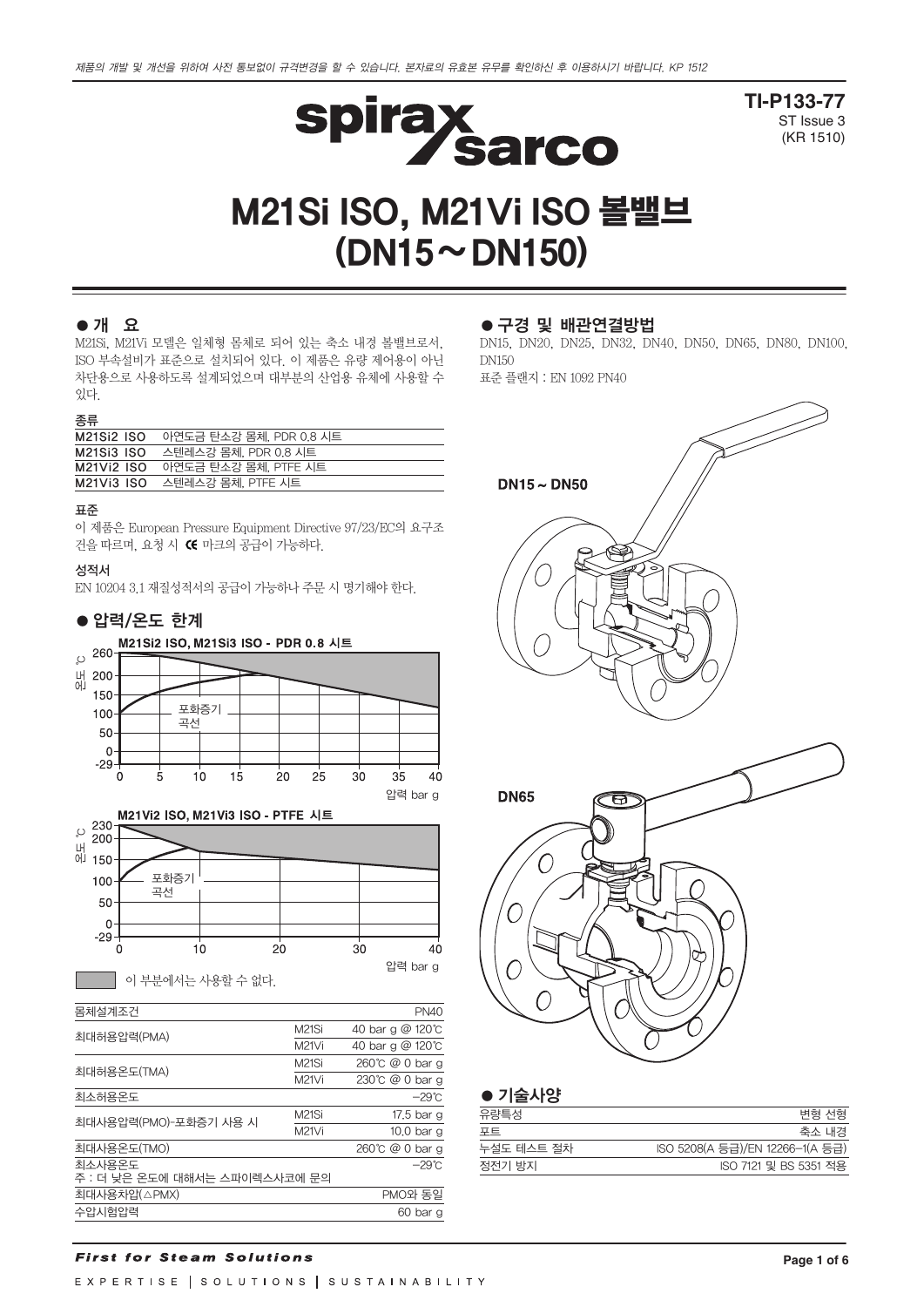

|    | 번호 부품명            |                        | 재질                                  |                      |
|----|-------------------|------------------------|-------------------------------------|----------------------|
|    | Body              | M21Si2 ISO, M21Vi2 ISO | Zinc plated carbon steel            | ASTM A216 WCB        |
|    |                   | M21Si3 ISO, M21Vi3 ISO | Stainless steel                     | ASTM A351 CF8M       |
| 2  | Insert            | M21Si2 ISO, M21Vi2 ISO | Zinc plated carbon steel            | <b>SAE 1040</b>      |
|    |                   | M21Si3 ISO, M21Vi3 ISO | Stainless steel                     | <b>AISI 316</b>      |
| 3  | Ball              |                        | Stainless steel                     | <b>AISI 316</b>      |
| 4  | <b>Stem</b>       |                        | Stainless steel                     | AISI 316 / AISI 420  |
|    | Seats             | M21Si2 ISO, M21Vi3 ISO | Carbon and graphite reinforced PTFE | <b>PDR 0.8</b>       |
| 5  |                   | M21Vi2 ISO, M21Vi3 ISO | Virgin PTFE                         |                      |
| 6  | Insert 'O' ring   |                        | <b>EPDM</b>                         | Geothermal           |
| 9  | Stem seals        |                        | Antistatic R-PTFE                   |                      |
| 10 | Stem seals        |                        | Stainless steel                     | <b>AISI 304</b>      |
| 13 | Separator         |                        | Zinc plated carbon steel            | <b>SAE 1010</b>      |
| 14 | Belleville washer |                        | Stainless steel                     | <b>AISI 301</b>      |
| 15 | Gland nut         |                        | Zinc plated carbon steel            | SAE 1010 / SAE 12L14 |
| 16 | Upper stem nut    |                        | Zinc plated carbon steel            | SAE 1010 / SAE 12L14 |
| 17 | Locking plate     |                        | Stainless steel                     | <b>AISI 304</b>      |
| 18 | Name-plate        |                        | Stainless steel                     | <b>AISI 430</b>      |
| 20 | Lever             |                        | Zinc plated carbon steel            | <b>SAE 1010</b>      |
| 21 | Grip              |                        | Vinvl                               |                      |
| 25 | Stop screw        |                        | Zinc plated carbon steel            | <b>SAE 12L14</b>     |
| 26 | Split lock washer |                        | Stainless steel                     | <b>AISI 304</b>      |
| 30 | Plug              | DN15~DN25만 해당          | Carbon steel/stainless steel        |                      |
|    |                   |                        |                                     |                      |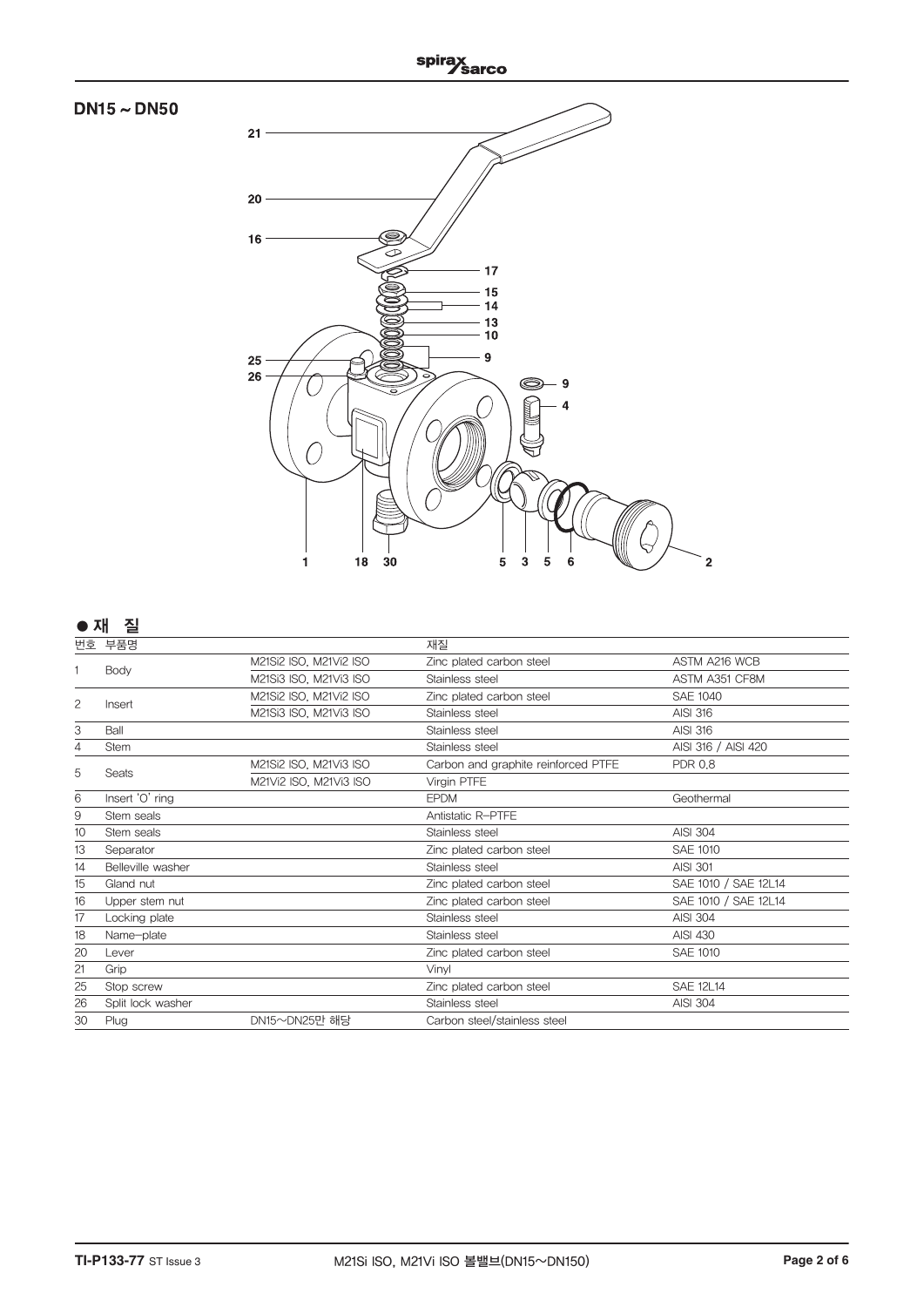



# **●** 재 질

| 번호 | 부품명                       |                             | 재질                                  |                      |
|----|---------------------------|-----------------------------|-------------------------------------|----------------------|
|    |                           | M21Si2 ISO, M21Vi2 ISO      | Zinc plated carbon steel            | ASTM A216 WCB        |
|    | Body                      | M21Si3 ISO, M21Vi3 ISO      | Stainless steel                     | ASTM A351 CF8M       |
|    |                           | M21Si2 ISO, M21Vi2 ISO      | Zinc plated carbon steel            | <b>SAE 1040</b>      |
| 2  | Insert                    | M21Si3 ISO, M21Vi3 ISO      | Stainless steel                     | <b>AISI 316</b>      |
| 3  | Ball                      |                             | Stainless steel                     | <b>AISI 316</b>      |
| 4  | Stem                      |                             | Stainless steel                     | AISI 316 / AISI 420  |
| 5  |                           | M21Si2 ISO, M21Vi3 ISO      | Carbon and graphite reinforced PTFE | <b>PDR 0.8</b>       |
|    | Seats                     | M21Vi2 ISO, M21Vi3 ISO      | Virgin PTFE                         |                      |
| 6  | Insert 'O' ring           |                             | <b>EPDM</b>                         | Geothermal           |
|    | Seat 'O' ring             |                             | <b>EPDM</b>                         | Geothermal           |
| 8  | Stem 'O' ring             |                             | <b>EPDM</b>                         | Geothermal           |
| 11 | Lower stem seal           |                             | Antistatic R-PTFE                   |                      |
| 12 | Upper stem packing        |                             | Virgin PTFE                         |                      |
| 13 | Separator                 |                             | Zinc plated carbon steel            | <b>SAE 1010</b>      |
| 14 | Belleville washer         |                             | Stainless steel                     | <b>AISI 301</b>      |
| 15 | Gland nut                 |                             | Zinc plated carbon steel            | SAE 1010 / SAE 12L14 |
| 17 | Locking plate             |                             | Stainless steel                     | <b>AISI 304</b>      |
| 18 | Name-plate                |                             | Stainless steel                     | <b>AISI 430</b>      |
| 19 | Stop plate with indicator | DN65만 해당                    | Zinc plated carbon steel            | <b>SAE 1010</b>      |
| 20 | Lever                     |                             | Zinc plated carbon steel            | <b>SAE 1010</b>      |
| 21 | Grip                      |                             | Vinvl                               |                      |
| 22 | Adaptor                   |                             | Zinc plated SG iron                 |                      |
| 23 | Adaptor plate             |                             | Zinc plated carbon steel            | <b>SAE 1010</b>      |
| 24 | Adaptor with indicator    | $DN80 \sim DN150$           | Zinc plated SG iron                 |                      |
| 25 | Stop screw                | $DN80\nightharpoonup DN150$ | Zinc plated carbon steel            | <b>SAE 12L14</b>     |
| 27 | Adaptor screw             |                             | Zinc plated carbon steel            | Grade 5              |
| 28 | Stop screw                | $DN80 \sim DN150$           | Carbon steel                        |                      |
| 29 | Adaptor hex, nut          | $DN80 \sim DN150$           | Zinc plated carbon steel            |                      |
| 31 | Antistatic device ball    |                             | Stainless steel                     |                      |
| 32 | Antistatic device spring  |                             | Stainless steel                     | <b>AISI 301</b>      |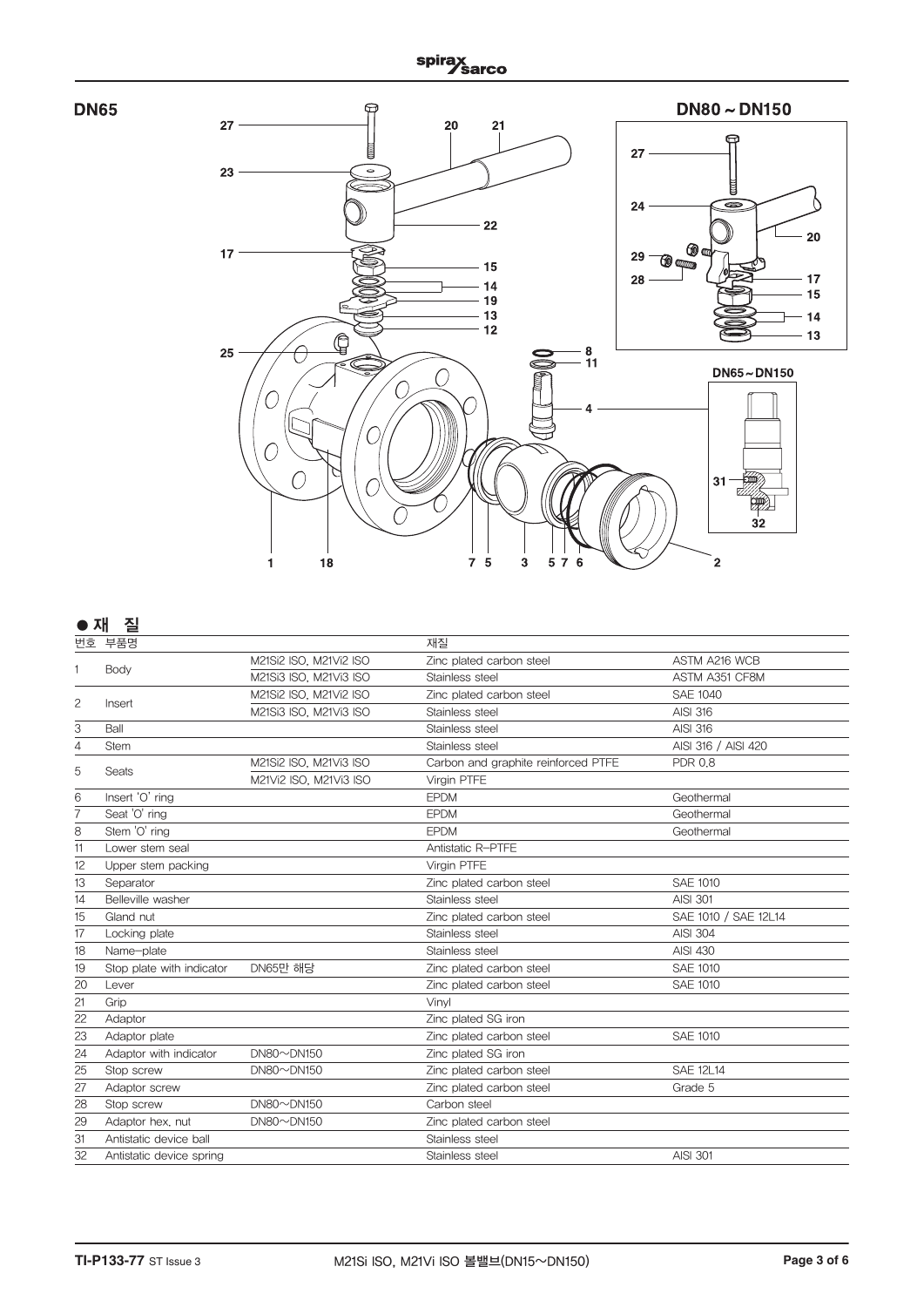# $\bullet$  치수(mm) 및 무게(kg)

#### PN40 DIN 3202 F4 플랜지

| 구경           | А   | в  | С   | D   | E   | F  | 무게   |
|--------------|-----|----|-----|-----|-----|----|------|
| <b>DN15</b>  | 115 | 57 | 162 | 95  | 95  | 13 | 2.5  |
| <b>DN20</b>  | 120 | 60 | 162 | 105 | 95  | 13 | 3.2  |
| <b>DN25</b>  | 125 | 62 | 162 | 115 | 101 | 19 | 4.0  |
| <b>DN32</b>  | 130 | 65 | 182 | 140 | 106 | 25 | 5.5  |
| <b>DN40</b>  | 140 | 70 | 186 | 150 | 118 | 30 | 6.9  |
| <b>DN50</b>  | 150 | 75 | 186 | 165 | 123 | 37 | 9.3  |
| <b>DN65</b>  | 170 | 79 | 278 | 185 | 144 | 50 | 13.4 |
| <b>DN80</b>  | 180 | 91 | 417 | 200 | 157 | 57 | 17.7 |
| <b>DN100</b> | 190 | 98 | 517 | 235 | 172 | 75 | 25.0 |
| <b>DN150</b> |     |    |     |     |     |    |      |
|              |     |    |     |     |     |    |      |

| 플랜지<br>PN40 BS 2080 |     |     |     |     |     |     |      |  |
|---------------------|-----|-----|-----|-----|-----|-----|------|--|
| 구경                  | А   | в   | C   | D   | E   | F   | 무게   |  |
| <b>DN15</b>         |     |     |     |     |     |     |      |  |
| <b>DN20</b>         |     |     |     |     |     |     |      |  |
| <b>DN25</b>         | 165 | 62  | 162 | 115 | 101 | 19  | 4.2  |  |
| <b>DN32</b>         | 178 | 65  | 182 | 140 | 106 | 25  | 5.9  |  |
| <b>DN40</b>         | 190 | 70  | 186 | 150 | 118 | 30  | 7.4  |  |
| <b>DN50</b>         | 216 | 75  | 186 | 165 | 123 | 37  | 10.2 |  |
| <b>DN65</b>         | 241 | 79  | 278 | 185 | 144 | 50  | 14.9 |  |
| <b>DN80</b>         | 283 | 91  | 417 | 200 | 157 | 57  | 20.2 |  |
| <b>DN100</b>        | 305 | 98  | 517 | 235 | 172 | 75  | 29.4 |  |
| <b>DN150</b>        | 403 | 130 | 700 | 300 | 205 | 100 | 56.9 |  |





#### $\bullet$  Kyz!

| 구경 |  |  |  |  |  |               | oτ | ov. |  | ЮU |
|----|--|--|--|--|--|---------------|----|-----|--|----|
| Kv |  |  |  |  |  | $\mathcal{L}$ |    |     |  |    |
|    |  |  |  |  |  |               |    |     |  |    |

 $\overline{C_v(UK)}=K_v\times 0.963$   $\overline{C_v(US)}=K_v\times 1.156$ 

#### $\bullet$  사용토크(N m)

| 구경             |  |  |  |  |                                                                                         |  |  |  |         | 50 |
|----------------|--|--|--|--|-----------------------------------------------------------------------------------------|--|--|--|---------|----|
| N <sub>m</sub> |  |  |  |  |                                                                                         |  |  |  | 1 ⁄ I ( |    |
|                |  |  |  |  | 주 : 제시된 토크 수치는 자주 작동하는 볼밸브의 최대 차압을 기준으로 한 값이다. 장기간 정지되어 있어야 하는 밸브는 이 값보다 더 큰 토크값이 필요하다. |  |  |  |         |    |

# ●안전정보, 설치 및 정비 지침

상세한 사항은 제품과 함께 공급되는 '설치 및 정비 지침서'를 참조한다.

## ●주문방법

| 명세 | 모델 | 시트 재질 | $S =$ Carbon graphite reinforced PTFE-PDR 0.8 |
|----|----|-------|-----------------------------------------------|
|    |    |       | $V = V$ irgin PTFE                            |
|    | 재질 | 몸체 재질 | $2 =$ Zinc plated carbon steel                |
|    |    |       | $3 =$ Stainless steel                         |

예 : 1 off Spirax Sarco DN50 M21Si2 ISO ball valve having flanged EN 1092 PN40 connections.

## ● 선택사양

- 자가벤트 볼
- 밸브를 완전 보온할 수 있는 50 mm(2″) 및 100 mm(4″) 확장형 스템

– 잠금가능 핸들

– 잠금가능 핸들과 100 mm 확장형 스템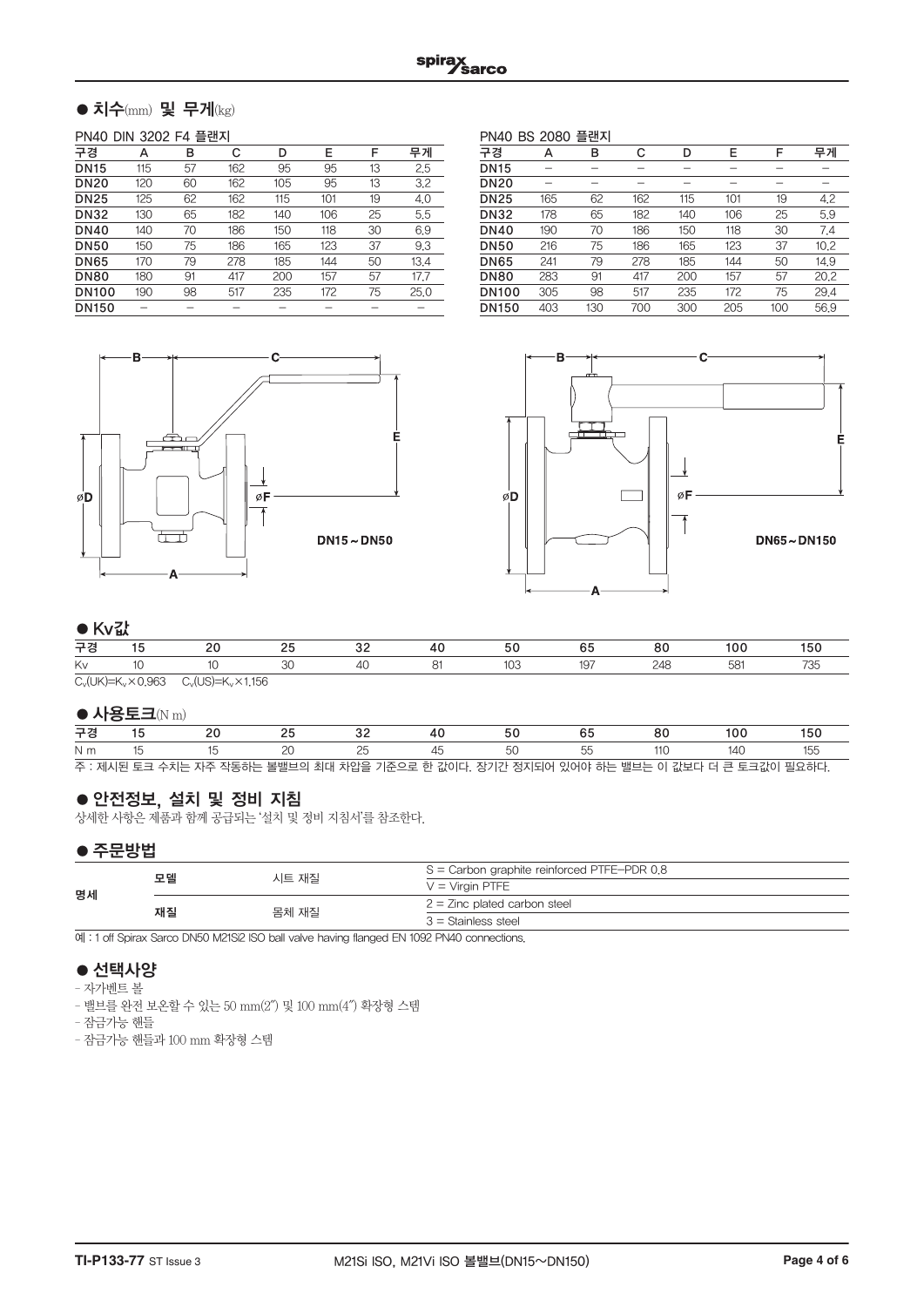# ● 정비부품 – DN15~DN50

공급 가능한 정비부품은 굵은 실선으로 표시되어 있으며, 점선으로 표시된 부분은 정비부품으로 공급되지 않는다.

#### 공급 가능한 정비부품

| Seats, insert 'O' ring and stem seals | 5. 6. 9. 10 |  |
|---------------------------------------|-------------|--|

#### 정비부품 주문방법

정비부품은 상기 '공급 가능한 정비부품' 리스트를 참고하여 주문하며 볼밸브의 종류, 구경을 명시한다.

예 : 1 set of seats, insert 'O' ring and stem seals for a Spirax Sarco DN50 flanged PN40 M21Si2 ball valve.